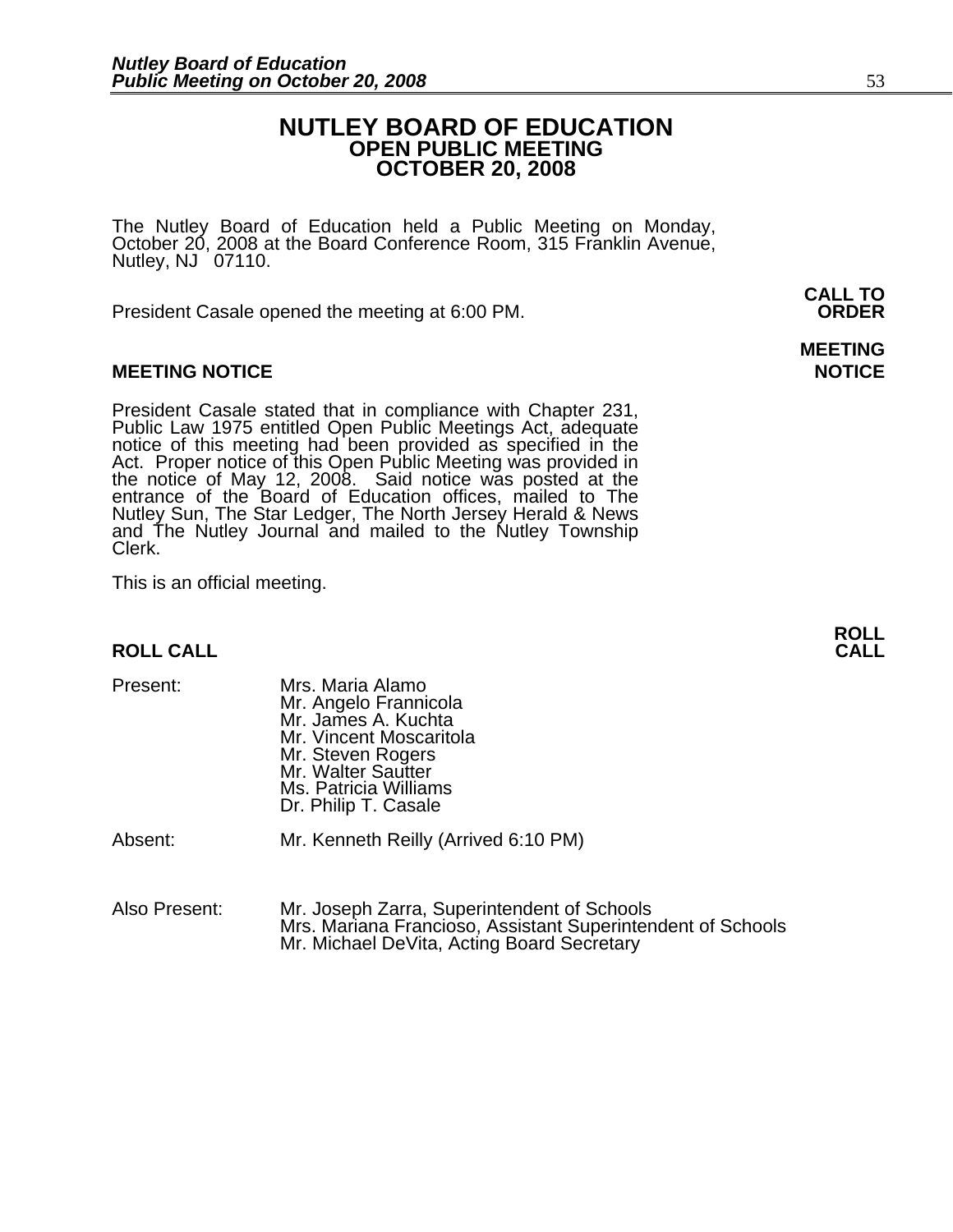#### **MOTION TO ADJOURN TO EXECUTIVE SESSION**

At 6:05 PM Trustee Kuchta moved, and Trustee Frannicola seconded, the following resolution:

WHEREAS, the Board of Education will be discussing matters exempt from public discussion pursuant to N.J.S.A. 10:4-12,

NOW, THEREFORE, BE IT RESOLVED that the Board of Education recess to Closed Executive Session at this time to discuss the following:

> Contractual Obligations Personnel Student Matter

 BE IT FURTHER RESOLVED that the results of the discussions will be made public by inclusion on the agenda of a subsequent meeting of the Board of Education or when the reasons for discussing such matters in closed session no longer exist.

The motion was approved by voice vote.

#### **RECONVENE MEETING RECONVENE**

At 8:09 PM Trustee Reilly moved, Trustee Sautter seconded, and the Board unanimously approved by voice vote a motion to reconvene the public meeting.

The meeting reconvened in the JHWMS Vocal Room located at 325 Franklin Avenue, Nutley, NJ.

#### **FLAG SALUTE** SALUTE SALUTE SALUTE SALUTE SALUTE

Trustee Frannicola led the assembly in the flag salute.

#### **MOMENT OF SILENCE**

A moment of silence in remembrance of those serving our nation.

### **ROLL ROLL CALL CALL**

Present: Mrs. Maria Alamo Mr. Angelo Frannicola Mr. James A. Kuchta Mr. Kenneth Reilly Mr. Steve Rogers Mr. Walter Sautter Ms. Patricia Williams Dr. Philip T. Casale

Absent: Mr. Vincent Moscaritola (Arrived 8:15 PM)

## **EXECUTIVE**

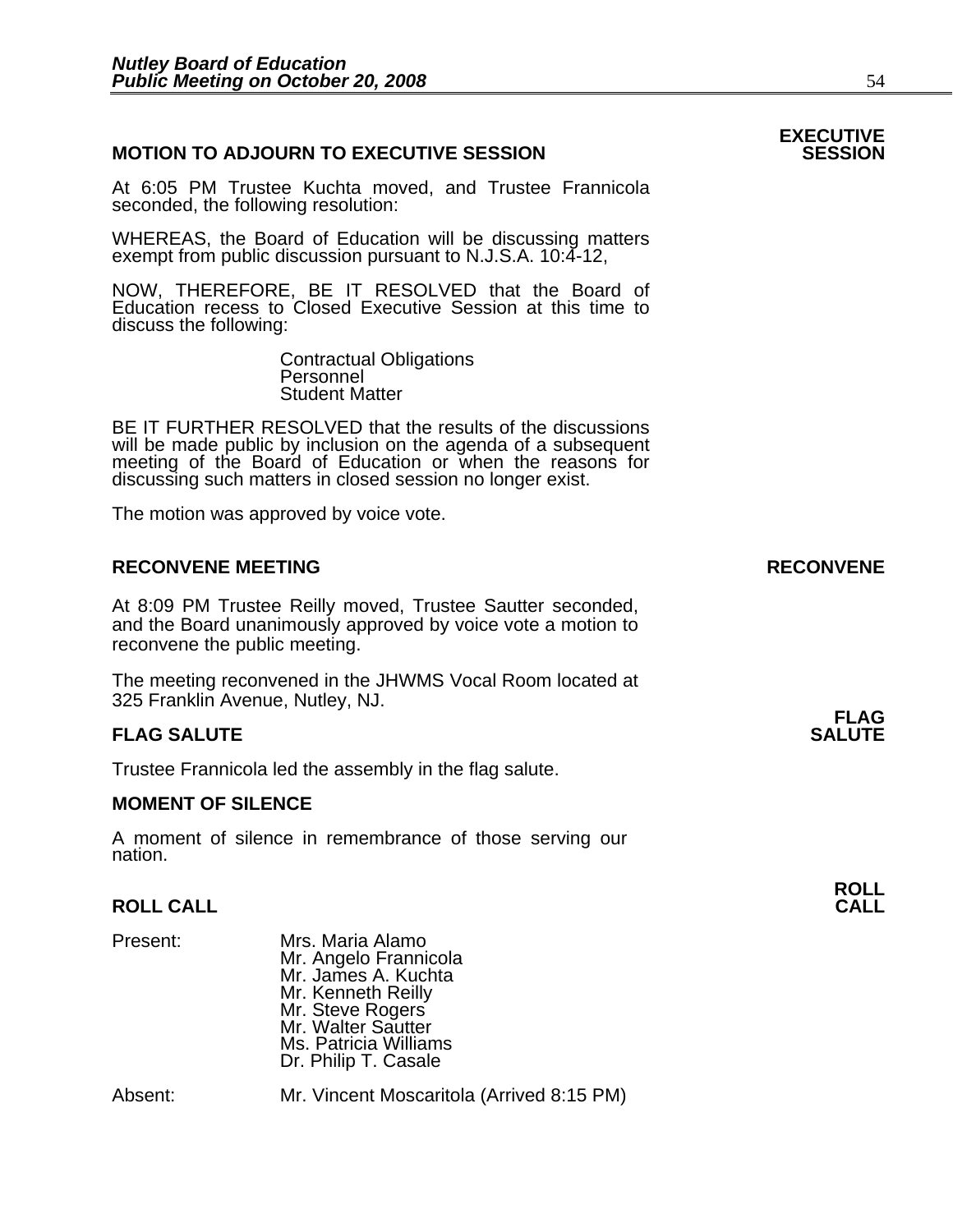| Also Present: | Mr. Joseph Zarra, Superintendent of Schools<br>Mrs. Mariana Francioso, Assistant Superintendent of Schools<br>Mr. Michael DeVita, Acting Board Secretary |
|---------------|----------------------------------------------------------------------------------------------------------------------------------------------------------|
|               |                                                                                                                                                          |

Also Absent: Ms. Ariane DeMarco, Student Representative

#### **APPROVAL OF MINUTES APPROVE**

BE IT RESOLVED that the Board of Education approves the following minutes:

| October 6, 2008                     | - Public Meeting                              |
|-------------------------------------|-----------------------------------------------|
| October 6, 2008                     | - Closed Executive Session                    |
| September 22, 2008 - Public Meeting |                                               |
|                                     | September 22, 2008 - Closed Executive Session |
| September 8, 2008                   | - Public Meeting                              |
| September 8, 2008                   | - Closed Executive Session                    |
| August 25, 2008                     | - Public Meeting                              |
| August 25, 2008                     | - Closed Executive Session                    |

Trustee Kuchta moved, Trustee Reilly seconded, and the Board minutes were unanimously approved.

#### **MOTION TO ADJOURN TO EXECUTIVE SESSION**

At 8;11 PM Trustee Kuchta moved, and Trustee Frannicola seconded, the following resolution:

WHEREAS, the Board of Education will be discussing matters exempt from public discussion pursuant to N.J.S.A. 10:4-12,

NOW, THEREFORE, BE IT RESOLVED that the Board of Education recess to Closed Executive Session at this time to discuss the following:

#### Legal Matter

BE IT FURTHER RESOLVED that the results of the discussions will be made public by inclusion on the agenda of a subsequent meeting of the Board of Education or when the reasons for discussing such matters in closed session no longer exist.

The motion was approved by voice vote.

#### **RECONVENE MEETING RECONVENE**

At 8:13 PM Trustee Reilly moved, Trustee Sautter seconded, and the Board unanimously approved by voice vote a motion to reconvene the public meeting.

**MINUTES**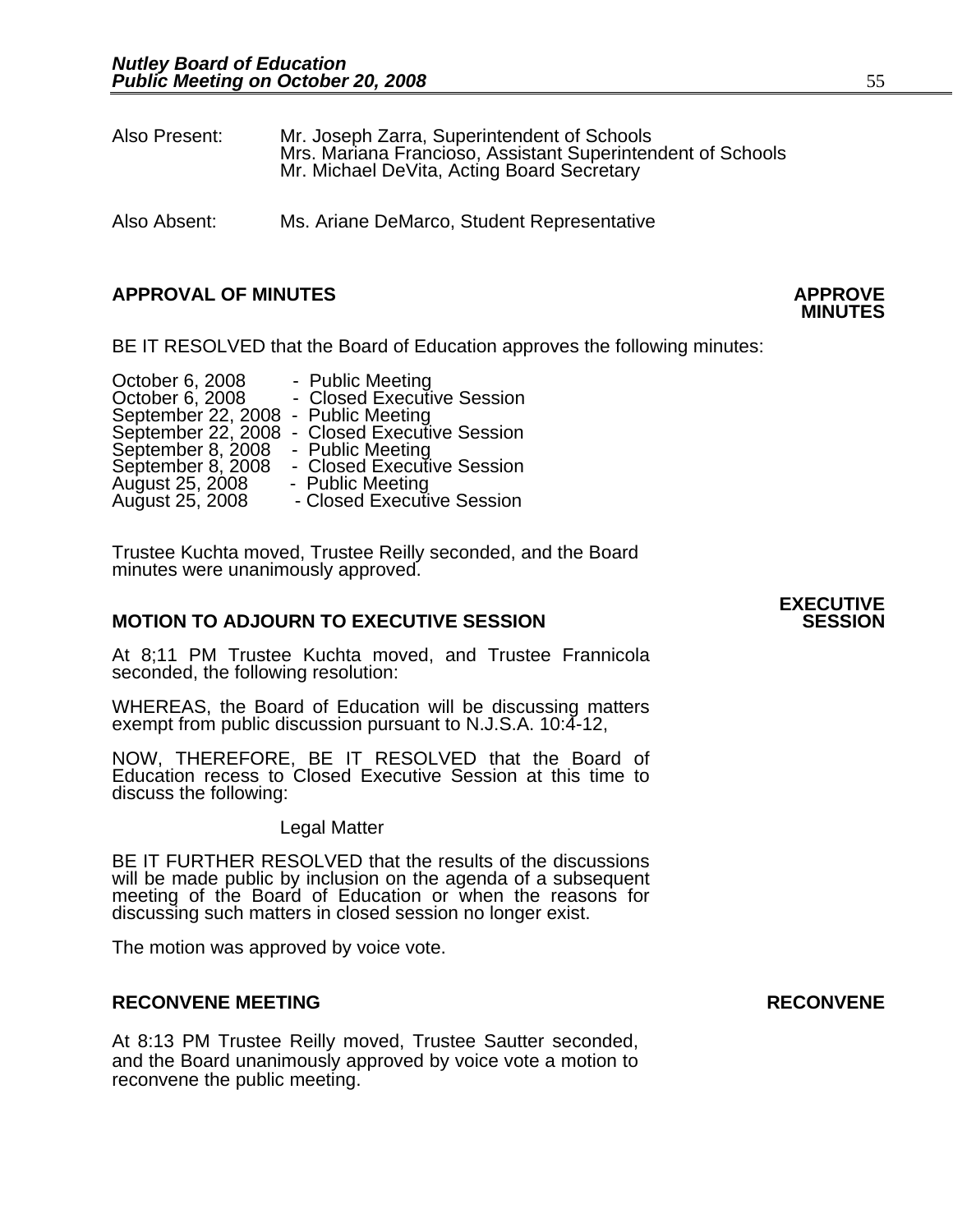#### **CORRESPONDENCE CORRESPONDENCE**

None

Trustee Moscaritola entered the room at 8:15 PM.

#### **SUPERINTENDENT'S REPORT SUPT'S REPORT A**

Mr. Zarra presented the Superintendent's Report dated October 20, 2008, Schedule A, which is appended to the minutes of this meeting, and briefly summarized its contents as well as items throughout the District. **BOARD** 

#### **BOARD SECRETARY'S REPORT**

Mr. DeVita thanked the Radcliffe School PTO for their donation of \$2,400 to be used for a Special Learners Program at Radcliffe School.

He also spoke about the submission of the No Child Left Behind grant in the amount of \$444,344 and the Individuals with Disabilities Education Act in the amount of \$877,975. Both are entitlement grants that will be used for salaries, supplies and services to the district.

#### **COMMITTEE REPORTS REPORTS**

Trustee Reilly - Facilities Committee

#### **HEARING OF CITIZENS (Resolutions Only)**

None

### **SUPERINTENDENT'S RESOLUTIONS EXAMPLE ASSESSED ASSESSED ASSESSED ASSESSED ASSESSED ASSESSED ASSESSED ASSESSED ASSESSED ASSESSED ASSESSED ASSESSED ASSESSED ASSESSED ASSESSED ASSESSED ASSESSED ASSESSED ASSESSED ASSESSED AS**

Trustee Moscaritola moved, and Trustee Frannicola seconded, a motion that the Board approves the Superintendent's Resolutions numbers 1 through 14 as listed<br>below.

The Superintendent's Resolutions 1 through 14 were approved by roll call vote with the following exception:

Trustee Moscaritola abstained on Resolution 13 – Extra Compensation.

**SECRETARY'S** 

**COMMITTEE** 

**RESOLUTIONS**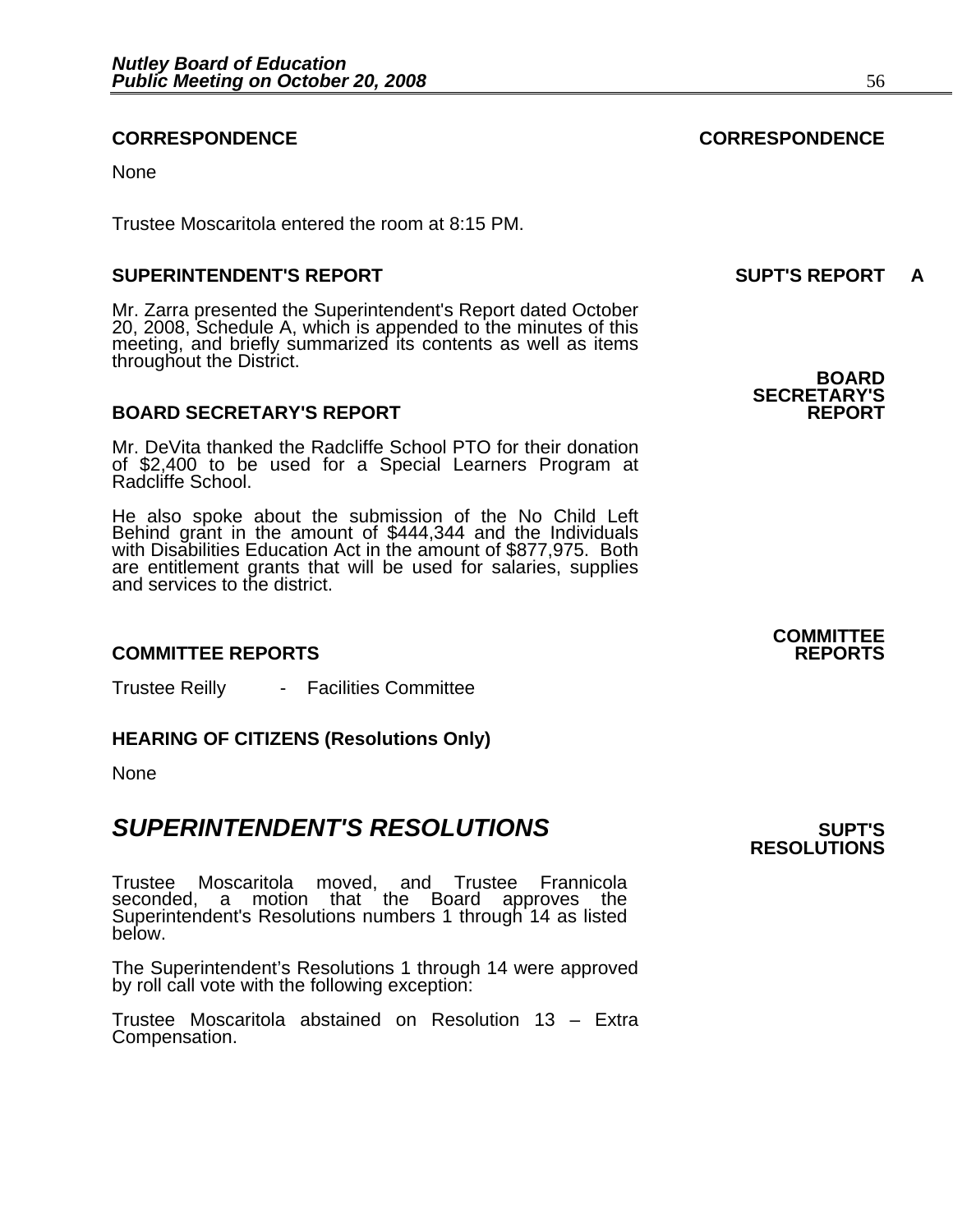#### 1. **RESIGNATION – Bus Driver**

BE IT RESOLVED that the Board of Education approves the acceptance of the resignation of Mr. Frank Olivetti, bus driver, effective January 1, 2009. **RESIGN RESIGN** 

#### 2. **RESIGNATION – Athletics**

BE IT RESOLVED that the Board of Education approves the resignation of Mr. Christian Helm as assistant wrestling coach effective October 10, 2008.

#### 3. **AMENDING APPOINTMENT – Athletics/Band**

BE IT RESOLVED that the Board of Education approves the amending of the resolution Appointments – Athletics/Band approved at the July 28, 2008 Board Meeting to reflect an<br>addition to the following Band Program:

BAND PROGRAM – 2008-09 (Rates established by Board of Education

Winter Guard Instructor -Aurilla Card \$1,000

#### 4. **LEAVE OF ABSENCE - Teacher**

BE IT RESOLVED that the Board of Education approves a leave of absence in accordance with the New Jersey Family Leave Act for Ms. Kelli Cerniglia, effective December 1, 2008 through January 2, 2009, with a return date of January 3, 2009.

#### 5. **APPOINTMENT – Professional Staff**

BE IT RESOLVED that the Board of Education approves the appointment of Mr. Christopher Weinstein, Jr. as teacher for the 2008-09 school year, effective October 21, 2008, at the annual salary of \$44,000, B.A. Step 6, in accordance with the 2008-09 Teachers' Salary Guide. Replacing Jennifer Ambrose.

#### 6. **APPOINTMENTS – Teacher Substitutes**

BE IT RESOLVED that the Board of Education approves the appointments of the teacher substitutes listed on the attached Schedule B for the 2008-09 school year.

**ATHLETICS** 

**AMEND APPOINTMENT ATHLETICS/BAND** 

> **LEAVE OF ABSENCE**

**APPOINT PROF STAFF** 

**APPOINT TEACHER SUBS** 

**RESIGN BUS DRIVER**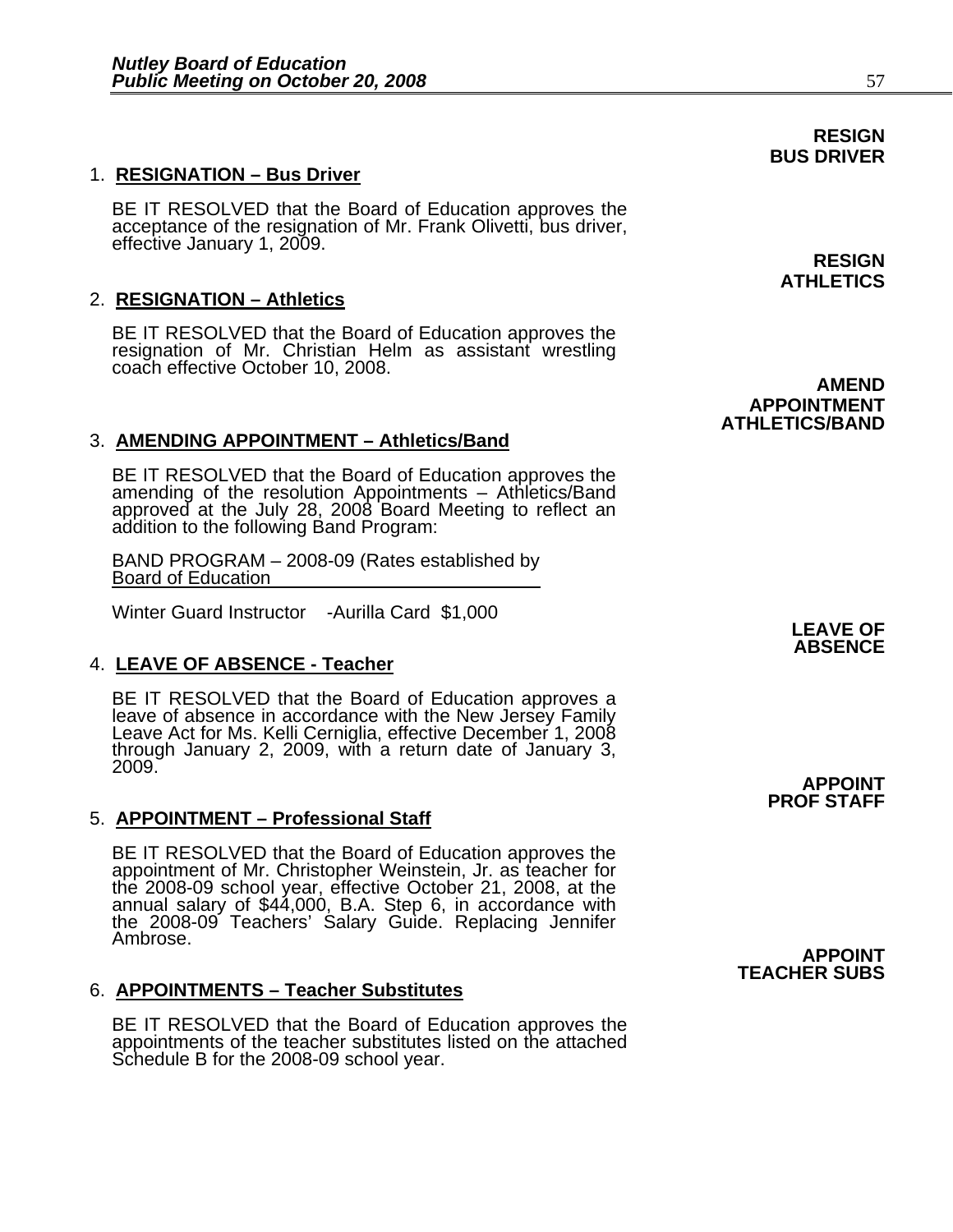### 7. **APPOINTMENTS – Johns Hopkins SAT Classes**

BE IT RESOLVED that the Board of Education approves the<br>appointment of Frank Sasso and David Johnston to teach the Johns Hopkins SAT Classes on November 1, 15, 22, December 6, 13, 2008 and January 10, 2009.

#### 8. **APPOINTMENTS – Instructional/Part-time Aides**

BE IT RESOLVED that the Board of Education approves the appointments of the Instructional and part-time aides listed below, for the 2008-09 school year. Salaries will be in accordance with the I.D.E.A. Grant:

Instructional Aides (full-time)

| Name           | <b>Step</b> | Salary                                                                                                                     |
|----------------|-------------|----------------------------------------------------------------------------------------------------------------------------|
| Nicole Simone  |             |                                                                                                                            |
| Alyssa Zuzzio  | 7           | \$17,800-Autistic Program-Radcliffe<br>(Effective 11/17/08)<br>\$17,800-Autistic Program-Radcliffe<br>(Effective 10/21/08) |
| Part-time Aide |             |                                                                                                                            |
| Dianna Juhrden |             | \$15.07 - Radcliffe School                                                                                                 |

#### **APPOINT SEC./CLERICAL AIDES SUB**

### 9. **APPOINTMENT – Secretarial/Clerical/Aide Substitute**

BE IT RESOLVED that the Board of Education approves the following substitute for the 2008-09 school year:

#### **Secretary**

Catherine Luzzi

#### **APPOINT BUS AIDE/ DRIVER SUBS**

### 10. **APPOINTMENTS – Bus Aide/Bus Driver Substitutes**

BE IT RESOLVED that the Board of Education approves the following substitutes for the 2008-09 school year:

### **Bus Aide/Bus Driver**

Frank Olivetti Antonia Sapone

#### **APPOINT SAT CLASSES**

**PT AIDES** 

 **APPOINT INSTRUCT./**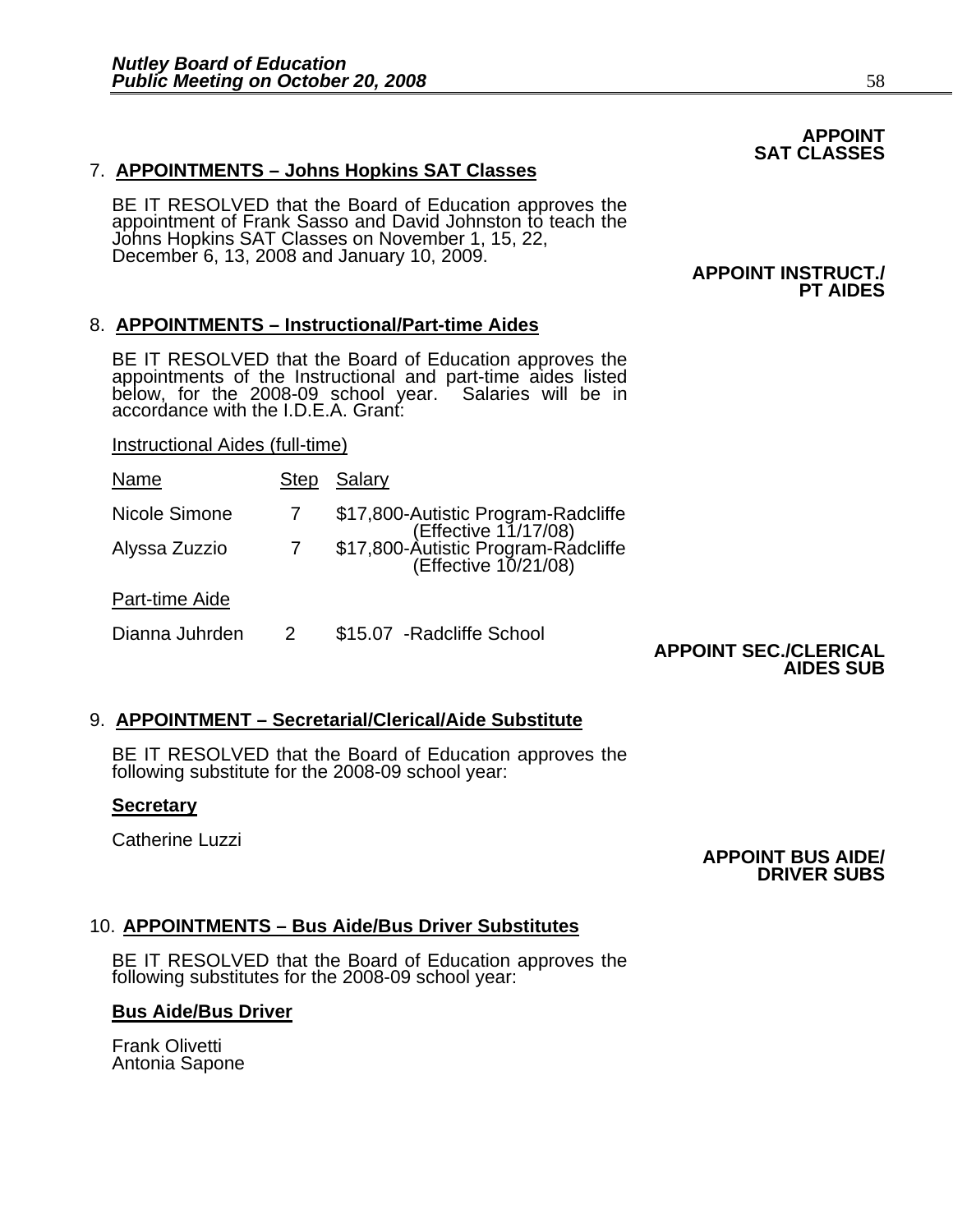#### 11. **PAYMENT FOR INVOLUNTARY TRANSFERS – For the 2008-09 School Year**

| <b>Danielle Cancelliere</b> | \$200.00 |
|-----------------------------|----------|
| Jennifer Collins            | 200.00   |
| Emanuela Fierro             | 200.00   |
| Erika Pavlecka              | 200.00   |
| Amanda Rasczyk              | 200.00   |
| Joniene Ryder               | 200.00   |
| Victoria Sárachelli         | 200.00   |
| Josephine Tucci             | 200.00   |
|                             |          |

#### 12. **APPROVAL OF TRAINER'S SUMMER STIPEND**

BE IT RESOLVED that the Board of Education approves a summer stipend payment to Jaime Dickerson, Athletic Trainer, in the amount of \$3,430.00 for days worked in the summer. **EXTRA**

#### 13. **EXTRA COMPENSATION**

BE IT RESOLVED that the Board of Education approves the following personnel be paid extra compensation in the amounts indicated for services rendered:

#### **PAYMENT FOR HEALTH DYNAMICS CLASSES – Month of September, 2008**

Rose Cioffi **\$250.00** 

#### **PAYMENT FOR ZERO PERIOD S.R.A. CLASSES – Month of September, 2008**

| Heather Drexler (Syme) | \$756.00 |
|------------------------|----------|
| Jessica Mabel          | 756.00   |
| Leann Martin           | 756.00   |

#### **PAYMENT FOR FILMING BOE MEETINGS – June, July and August, September, 2008**

| John Carlo          | \$45.00 |
|---------------------|---------|
| Maria Perez         | 26.25   |
| <b>Kevin Reilly</b> | 37.50   |

#### **PAYMENT FOR SUMMER HOURS – July and August, 2008**

| Linda Jernick    | \$1,250.00 |
|------------------|------------|
| Ann Mary Mullane | 2,185.00   |

#### **APPROVAL TRAINER'S SUMMER STIPEND**

**COMP** 

**PAYMENT FOR INVOLUNTARY TRANSFERS**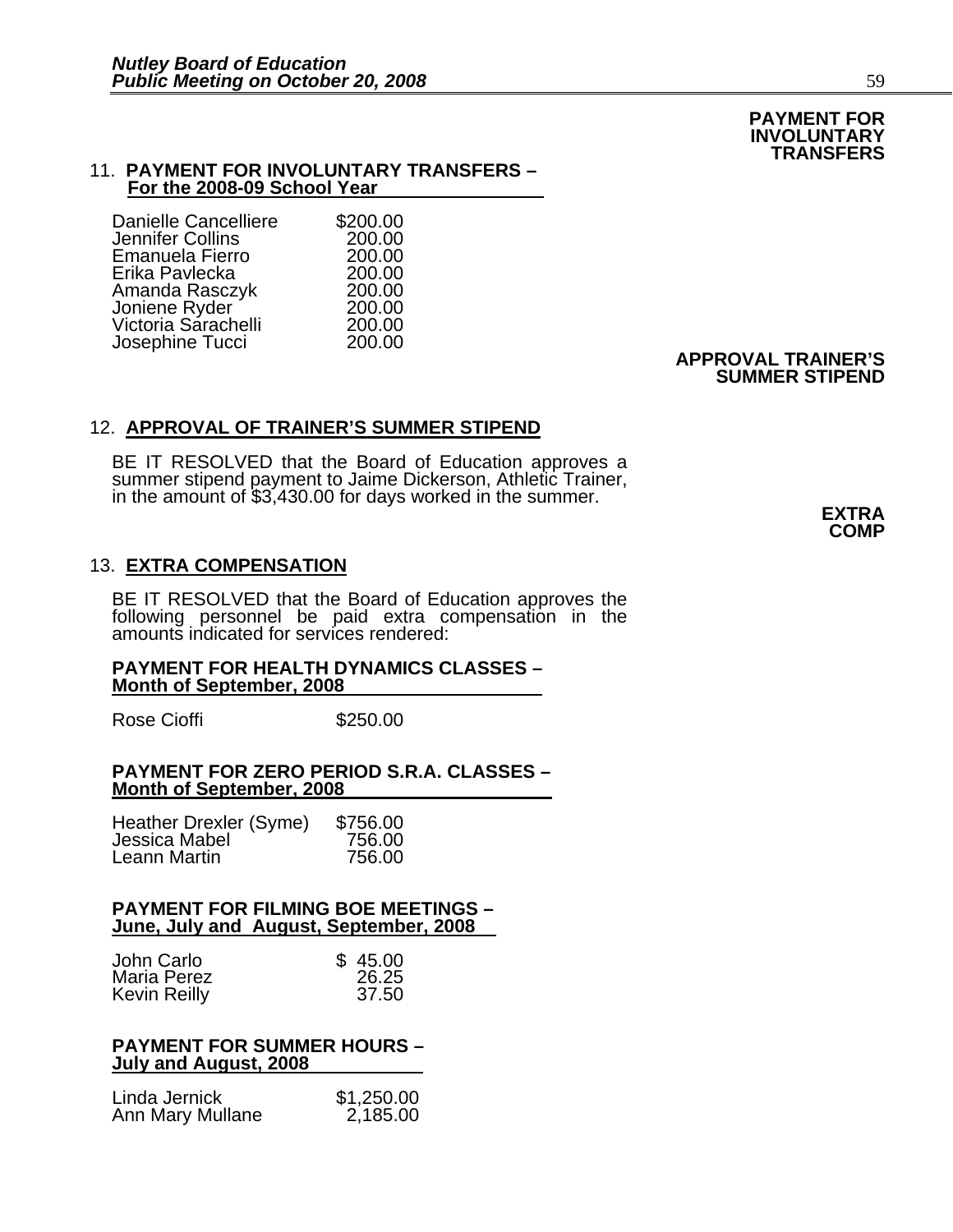#### **KINDERGARTEN CURRICULUM REVISION September 27, 2008**

| Patricia Adubato                   | \$103.92 |
|------------------------------------|----------|
| <b>Danielle Cancelliere</b>        | 103.92   |
| Lori Ann Cassie                    | 103.92   |
| Rosemary Clerico<br>Dana DiGiacomo | 135.12   |
|                                    | 103.92   |
| <b>Susan Dingwell</b>              | 103.92   |
| Jennifer Farro                     | 103.92   |
| Holly Jasnowitz<br>Debra Marchese  | 103.92   |
|                                    | 103.92   |
| Claudia Marra                      | 103.92   |
| Rosa Santoriello                   | 103.92   |
| <b>Roxanne Tsairis</b>             | 103.92   |
|                                    |          |

#### **LANGUAGE ARTS LITERACY CURRICULUM – Grades 1-4 – September 27, 2008**

| Kimberly Algieri                                   | \$103.92 |
|----------------------------------------------------|----------|
| Lenore Chieffo                                     | 103.92   |
| Cynthia DeBonis<br>Kimberly DiVincenzo-Root 103.92 |          |
|                                                    |          |
| Patricia Griffin                                   | 103.92   |
| Joan Lightfoot                                     | 103.92   |
| Linda Moscaritola                                  | 103.92   |
| <b>Carol Perrone</b>                               | 103.92   |
| <b>Lorraine Restel</b>                             | 135.12   |
| Joanne Tibaldo                                     | 103.92   |
| Carol VonAchen                                     | 103.92   |
| Jenifer Wilson                                     | 103.92   |

#### **MATHEMATICS CURRICULUM REVISION – Grades 7-8 September 27, 2008**

| \$103.92 |
|----------|
| 103.92   |
| 103.92   |
| 103.92   |
| 103.92   |
| 103.92   |
| 103.92   |
| 135.12   |
| 103.92   |
| 103.92   |
| 103.92   |
| 135.12   |
| 103.92   |
| 103.92   |
|          |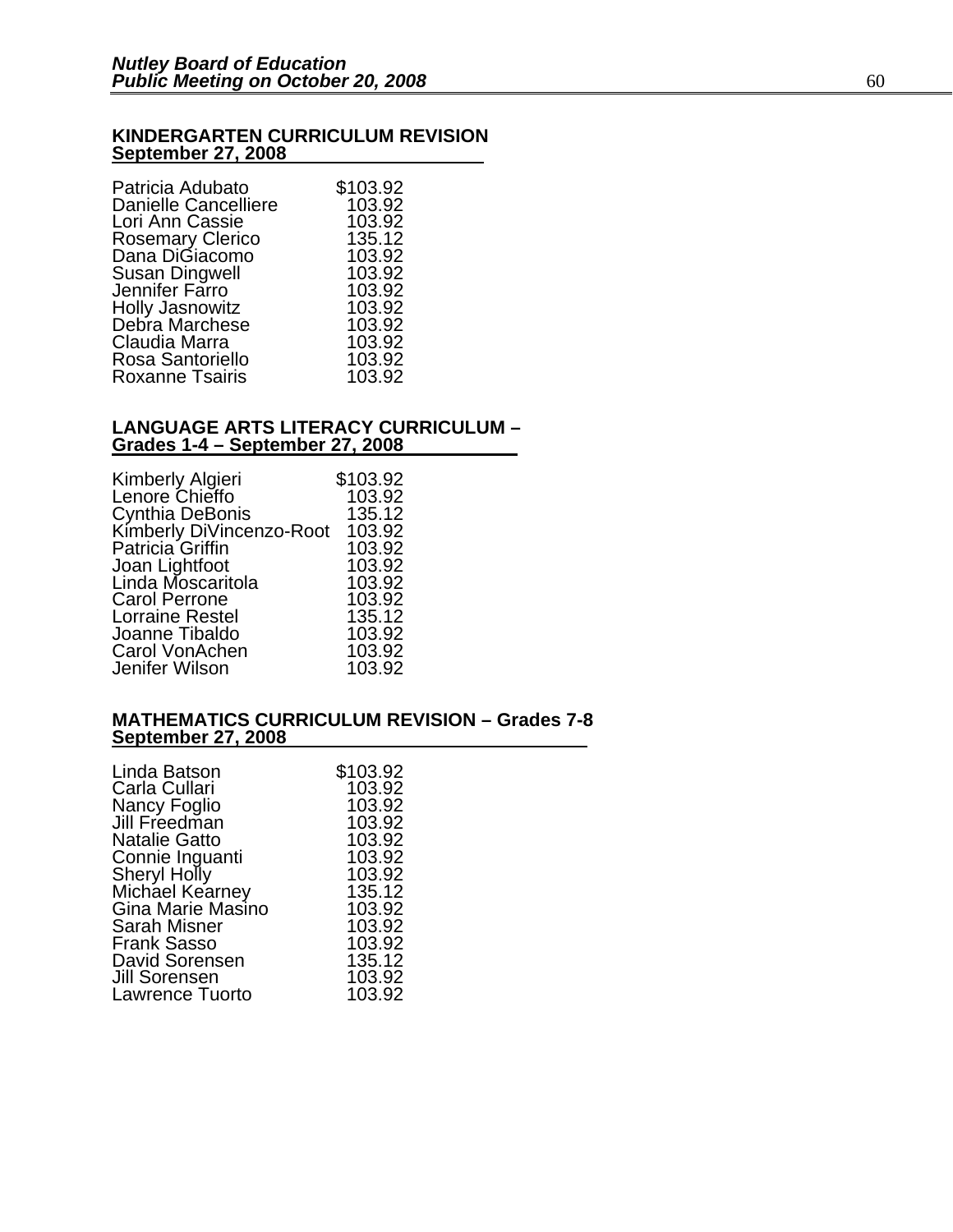#### **CENTRAL DETENTION COVERAGE – Month of September, 2008**

#### **High School**

| Ryan McMullen      | \$18.77 |
|--------------------|---------|
| Michael Russomanno | 18.77   |
| Lisa Vallo         | 281.55  |

#### **JHW Middle School**

| Joseph Cappello<br>Melissa Echevarria | 75.08 |
|---------------------------------------|-------|
|                                       | 37.54 |
| <b>Tracy Egan</b>                     | 56.31 |
| Jenny Lombardo                        | 56.31 |
| Luann Zullo                           | 56.31 |
|                                       |       |

#### **SPECIAL CLASS PLACEMENT**

#### 14. **SPECIAL CLASS PLACEMENT – Educationally Disabled Students**

BE IT RESOLVED that the Board of Education authorizes the attendance of students in out-of-district special education classes for the 2008-09 school year as follows:

| School                                                                      |     | Students Classification | Date | Tuition             |
|-----------------------------------------------------------------------------|-----|-------------------------|------|---------------------|
| <b>Chancellor Academy</b><br>Pompton Plains, NJ                             | - 1 | <b>SLD</b>              |      | 9/2/08 \$50,220.00  |
| *Windsor School<br>West Milford, NJ<br>*Note: This is a change in placement |     | <b>OHI</b>              |      | 9/23/08 \$39,495.60 |

| Palisades Learning |            |                     |
|--------------------|------------|---------------------|
| Center             |            |                     |
| Paramus, NJ        | <b>SLD</b> | 9/24/08 \$37,584.06 |

#### **MEMORIAL**

#### 15. **Memorial: Mr. Sidney Meyers**

Trustee Moscaritola moved, and Trustee Sautter seconded, the following resolution. Upon being put to a roll call vote the resolution was approved.

WHEREAS, it is with a sense of deep sorrow and regret that the Nutley Board of Education records the death of Mr. Sidney Meyers on September 13, 2008, and

WHEREAS, Mr. Meyers was employed in September, 1953 as an elementary teacher in the Nutley Public Schools and had a distinguished educational career until his retirement in February, 1987, and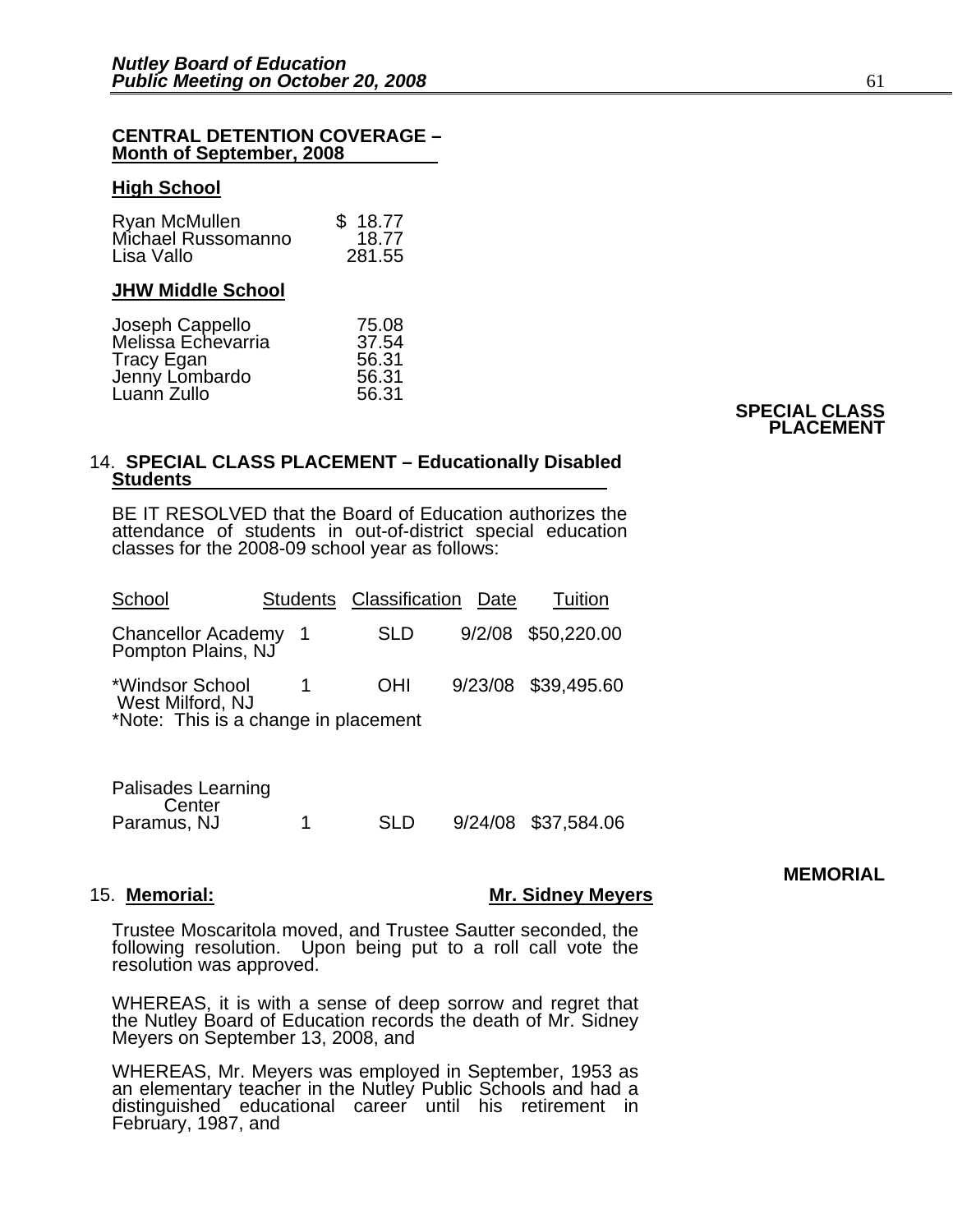WHEREAS, Mr. Meyers won the admiration and respect of his fellow teachers and the friendship of pupils who came under the influence of his understanding and capable teaching.

NOW, THEREFORE, BE IT RESOLVED, That the Board of Education of the Township of Nutley extends deepest sympathy to the members of his family, and

BE IT FURTHER RESOLVED, That this resolution be made a part of the minutes of this meeting and a copy sent to the members of his family.

### *BUSINESS ADMINISTRATOR/ BOARD SECRETARY'S RESOLUTIONS*

Trustee Kuchta moved, Trustee Williams seconded, a motion that the Board approves the Board Secretary's Resolutions numbers 1 through 17 as listed below.

Resolutions 1 through 17 were approved by roll call vote with the following exceptions:

1. Trustees Kuchta and Reilly voted "No" on Resolution 3 – Bills and Mandatory Payments in particular Check No. 077856 payment to Gaccione, Pomaco & Malanga. İ

#### **1. SECRETARY & TREASURER'S REPORT**

BE IT RESOLVED that the Board of Education approves the<br>acknowledgement and acceptance of the reports of the Board<br>Secretary (Appendix A) and Treasurer of School Monies (Appendix B) for the period ending August 31, 2008 and<br>September 30, 2008.

#### 2. **CERTIFICATION OF MAJOR ACCOUNT FUND STATUS**

BE IT RESOLVED that pursuant to NJAC 6A:23-2.11(c) 4, the Nutley Board of Education certifies that as of September 30, 2008, after review of the Secretary's monthly financial report (Appropriations section) and upon consultation with the appropriate district officials, to the best of its knowledge no major account or fund has been over-expended in violation of NJAC 6A:23-2.11(b) and that sufficient fu meet the district's financial obligations for the remainder of the fiscal year. (Major funds are General Fund, Capital Projects and Debt Service.)

#### **3. BILLS AND MANDATORY PAYMENTS**

BE IT RESOLVED that the Board of Education approves the payment of bills and mandatory payments dated October 20, 2008 in the total amount of \$6,060,883.88 (Appendix C).

**SECY. & TREAS. A**<br>REPORTS B

**CERTIFICATION<br>MAJOR ACCOUNT FUND STATUS**

## **BILLS &**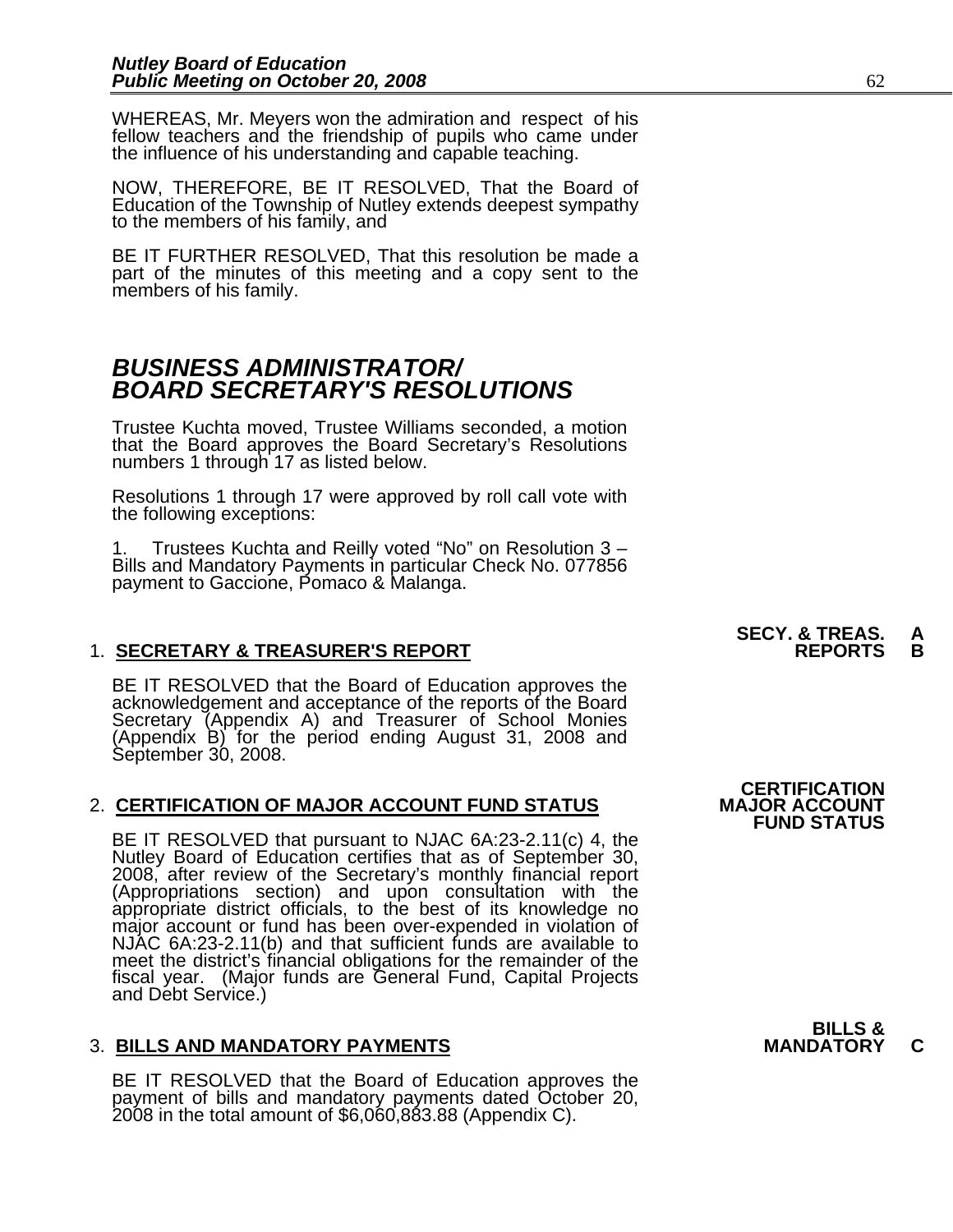## 4. **REQUESTS FOR USE OF SCHOOL BUILDINGS AND USE OF BUILDINGS D**

BE IT RESOLVED that the Board of Education approves the requests for the use of school buildings and grounds (Appendix D), that conform to the rules and regulations set by the Board of Education.

5. **TRANSFER SCHEDULE**<br>**BE IT RESOLVED that the Board of Education approves, in SCHEDULE**<br>**BE IT RESOLVED that the Board of Education approves, in** compliance with NJAC 6A:23-2.11(c)3ii, and NJSA 18A:22-8-1, the transfers in the 2008-09 budget dated September 30, 2008 in the amount of \$85,951.28 as appended (Appendix E).

### 6. **APPROVAL OF TRAVEL LIST APPROVAL F TRAVEL LIST**

BE IT RESOLVED that the Board of Education approves the travel list and all expenses per (Appendix F).

#### 7. **APPROVAL OF FIELD TRIPS**

BE IT RESOLVED that the Board of Education approves the field trip list and all expenses per (Appendix G).

#### 8. **ADOPTION OF POLICY (Second Reading)**

BE IT RESOLVED that the Board of Education adopts the following policies (first reading) on file in the Business Office (Appendix H):

Bylaw 0142.1 - Nepotism - Policy

Bylaw 0174 - Use of Board Attorney(s)

Bylaw 0177 - Professional Services

Policy 1570 - Internal Controls

Regulation 1570 - Internal Controls

Policy 1620 - Administrative Employment Contracts

Policy 5512.01 - Harassment, Intimidation and Bullying

Policy 6111 - Special Education Medicaid Initiative Program

Regulation 6111 - Special Education Medicaid Initiative Program

## **GROUNDS AND GROUNDS**

 **APPROVAL G FIELD TRIPS** 

**ADOPTION POLICY 2nd READING H**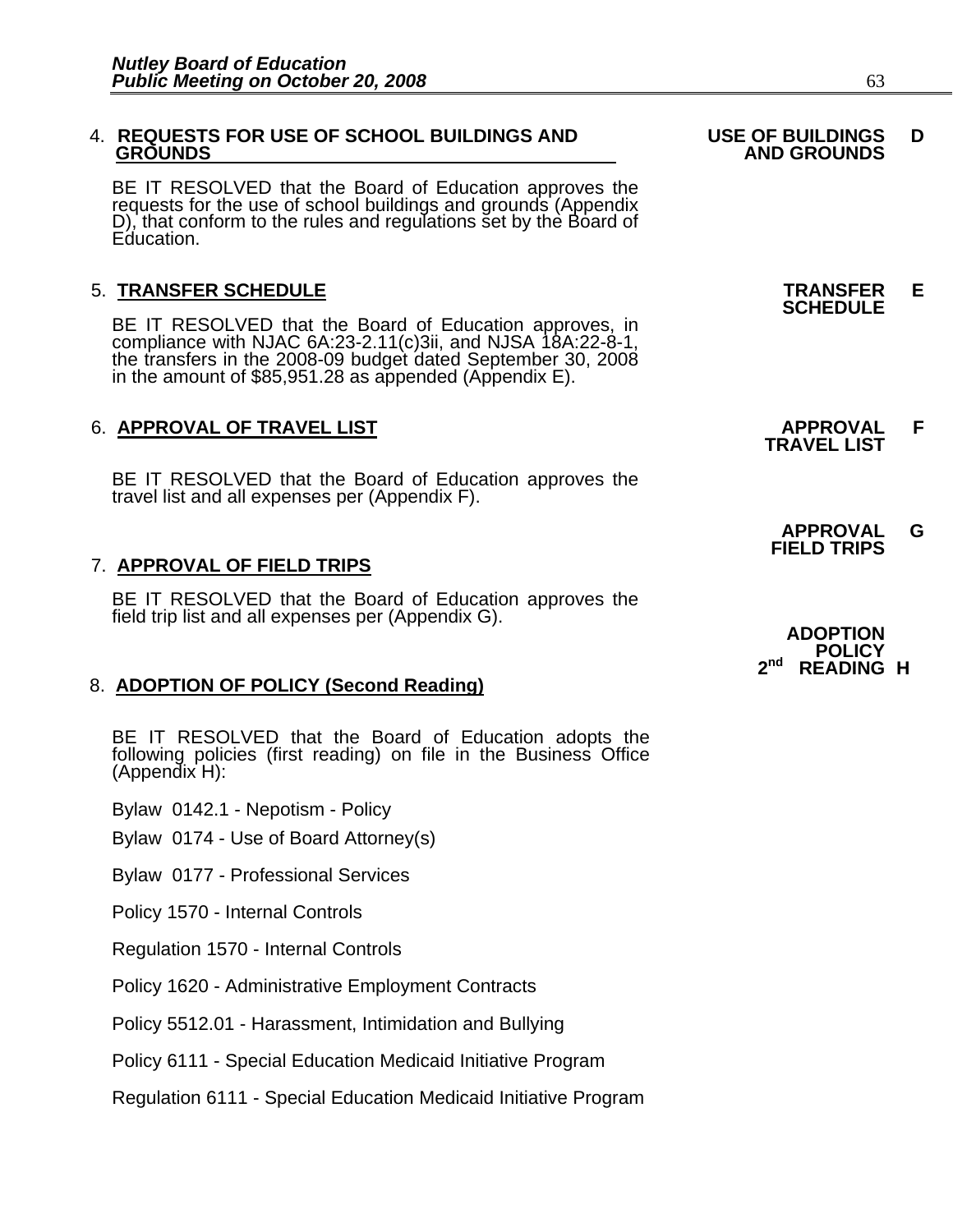Policy 6320 - Purchases Subject To Bid

Policy 6360 - Political Contributions

Policy 6362 - Contributions to Board Members and Contract Awards

Policy 6423 - Expenditures for Non-Employee Activities,

Meals and Refreshments

Policy 6470 - Payment of Claims

Regulation 6470 - Payment of Claims

Policy 6510 - Payroll Authorization

Policy 6831 - Withholding of State Aid

Policy 7410 - Maintenance and Repair

Regulation 7410 - Maintenance and Repair

Regulation 7410.01 - Maintenance and Repair

Policy 7650 - School Vehicle Assignment, Use, Tracking, Maintenance, and Accounting

Regulation 7650 - School Vehicle Assignment, Use, Tracking, Maintenance, and Accounting

Policy 9120 - Public Relations Program

Policy 9541 - Student Teachers/Interns

#### 9. **INCREASED HOURS – CAFETERIA WORKER**

BE IT RESOLVED that the Board of Education approves increased hours for Carmelina D'Angelo, cafeteria worker, to 5 ¼ hours a day, effective November 1, 2008.

### **ACCEPT DONATION**  10. **ACCEPTANCE OF DONATION**

BE IT RESOLVED that the Board of Education approves the acceptance of a donation of \$2,400.00 from Radcliffe School PTO for the Special Learners Program. **AGREEMENT WITH NORTHFOLK** 

#### 11. **AGREEMENT WITH NORTHFOLK SOUTHERN CORPORATION**

BE IT RESOLVED that the Board of Education approves the<br>Agreement Between Nutley School District and Norfolk Southern Corporation covering lease of 0.99 acre of land for<br>the purpose of district parking near Washington School in the<br>amount of \$1,304.75.

## **INCREASED HOURS**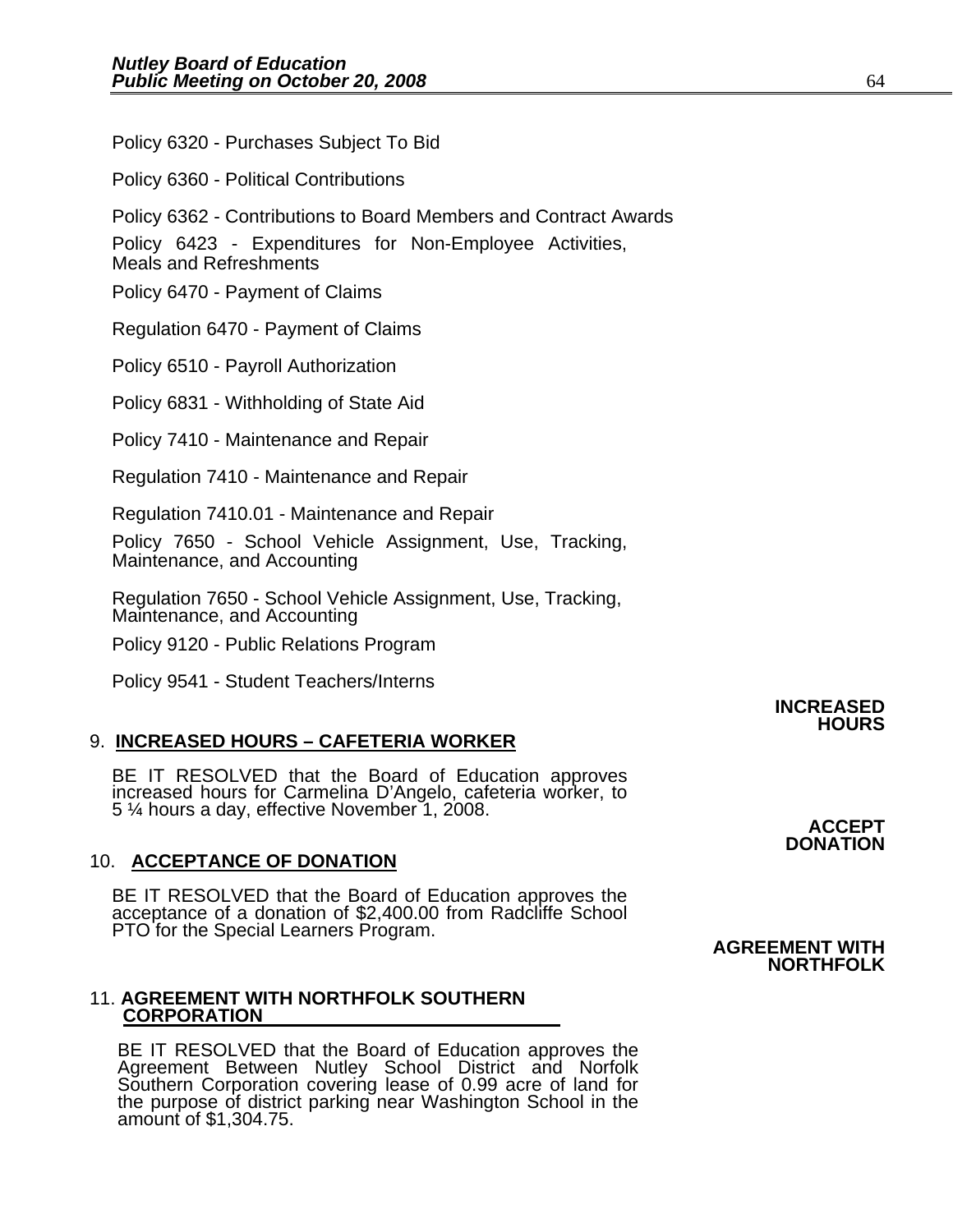## **AGREEMENT WITH CHILD THERAPY CENTER**

#### 12. **AGREEMENT WITH THE CHILD THERAPY CENTER**

BE IT RESOLVED that the Board of Education approves the Agreement Between Nutley School District and The Child Therapy Center for the purpose of providing one 45-minute Occupational Therapy Session from July 1, 2008 through June 30, 2009.

 **APPROVAL OF SUBMISSION I.D.E.A.** 

#### 13. **APPROVAL OF SUBMISSION OF APPLICATION I.D.E.A. PART B-Basic and I.D.E.A. B-Preschool – FY 2009**

BE IT RESOLVED that the Board of Education approves the submission of application for I.D.E.A. for FY 2009 as follows:

| I.D.E.A. B-Basic     | \$838,757 |
|----------------------|-----------|
| I.D.E.A. B-Preschool | \$39,218  |

# **APPROVAL OF SUBMISSION NCLB**

#### 14. **APPROVAL OF SUBMISSION OF GRANT APPLICATION No Child Left Behind Act (NCLB) – FY 2009**

BE IT RESOLVED that the Board of Education approves the submission of the application for a FY 2009 Grant under the No Child Left Behind Act (NCLB) in the following amounts: 

| Title I Part A         | \$293,774 |
|------------------------|-----------|
| <b>Title II Part A</b> | 104,868   |
| Title II Part D        | 2,441     |
| Title III              | 16,434    |
| Title III Immigrant    | 16,487    |
| <b>Title IV</b>        | 10,330    |
|                        |           |

\$ 444,334

### **APPROVAL OF PARTIAL PAYMENT LEVY CONST. CO.**

## 15. **APPROVAL OF PARTIAL PAYMENT TO LEVY CONSTRUCTION CO.**

BE IT RESOLVED that the Board of Education approves partial payment in the amount of \$184,202.76 to Levy Construction Co. for the Window & Exterior Door Replacement at Washington Elementary School as per the recommendation of the Board's Architect and Construction Manager.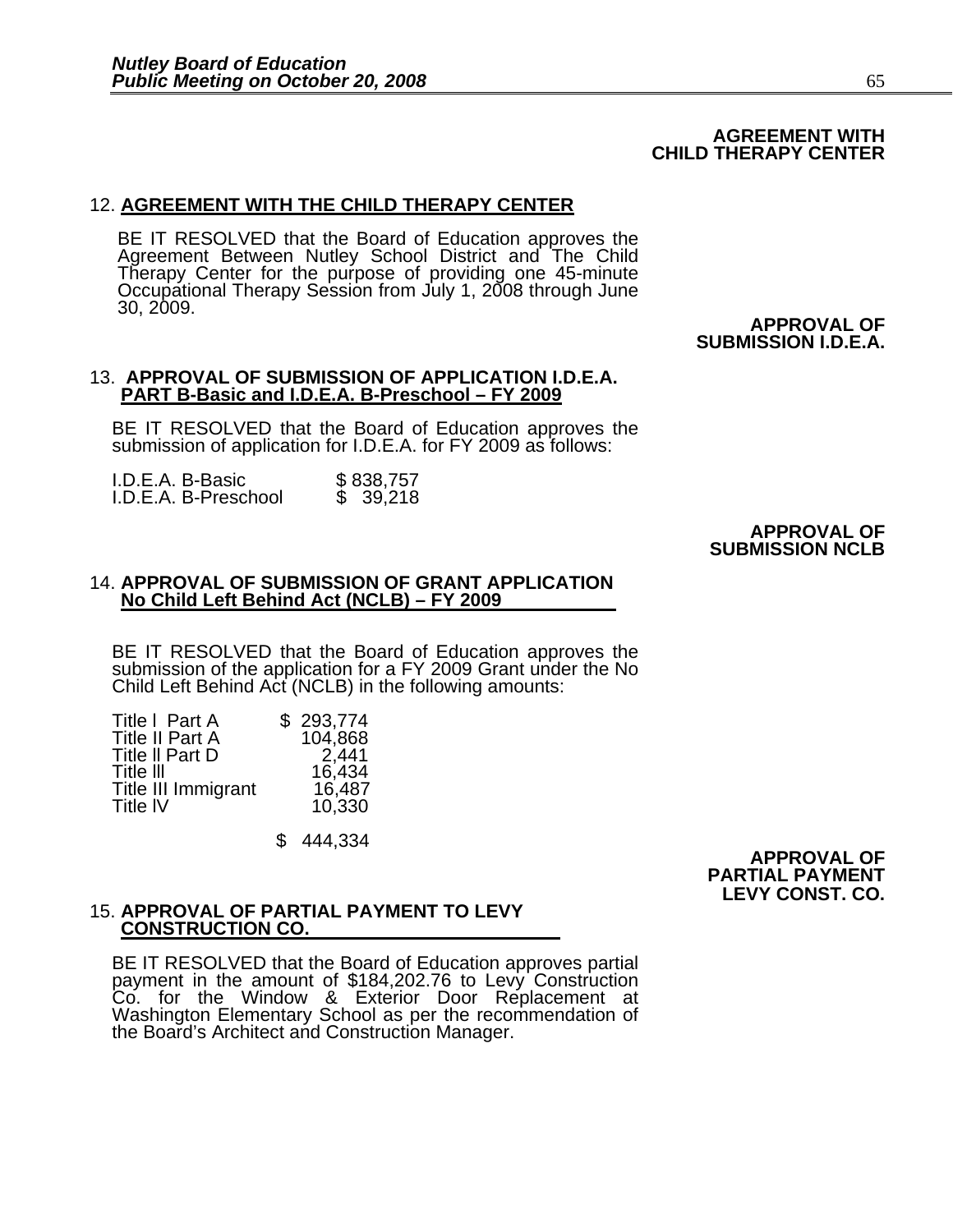## 16. **APPROVAL OF PARTIAL PAYMENT TO ACP CONTRACTING INC.**

BE IT RESOLVED that the Board of Education approves partial payment in the amount of \$43,362.00 to ACP Contracting Inc.<br>for the HVAC at the high school as per the recommendation of<br>the Board's architect and construction manager.<br>**APPROVAL OF**<br>**PARTICIPATION** 

#### 17. **APPROVAL OF PARTICIPATION IN SEMI**

BE IT RESOLVED that the Board of Education will participate in the Special Education Medicaid Initiative (SEMI).

## 18. **APPROVAL OF PARTIAL PAYMENT TO BILL LEARY AIR CONDITIONING & HEATING**

Trustee Reilly moved, and Trustee Moscaritola seconded, the following resolution. Upon being put to a roll call vote the resolution was approved.

BE IT RESOLVED that the Board of Education approves partial payment in the following amounts to Bill Leary Air Conditioning & Heating as per the recommendation of the Board's architect, construction manager and attorney.

\$273,050 – HVAC Lincoln Elementary School

\$249,001.27 – HVAC Washington Elementary School

BE IT FURTHER RESOLVED that from subsequent conversations with board council, board architect and the boards construction manager, the recommended payments include withholding \$40,000 from the Lincoln Elementary School certified payment and \$30,000 from the Washington Elementary School certified payment.

#### **HEARING OF CITIZENS CITIONS**

Resident Mike Russo asked why Trustees Kuchta and Reilly voted No on the check for \$200,000 to Gaccione, Pamaco & Malanga.

President Casale said it could not be discussed since it was a confidential matter.

Resident and Teacher Chris Osieja updated the Board on the educational part of technology throughout the district.

# **IN SEMI**

 **APPROVAL OF PARTIAL PAYMENT ACP CONTRACTING** 

### **APPROVAL OF PARTIAL PAYMENT BILL LEARY**

# **HEARING OF ACCEPTANCE OF A SERVICE OF A SERVICE OF A SERVICE OF A SERVICE OF A SERVICE OF A SERVICE OF A SERVICE OF A SERVICE OF A SERVICE OF A SERVICE OF A SERVICE OF A SERVICE OF A SERVICE OF A SERVICE OF A SERVICE OF A**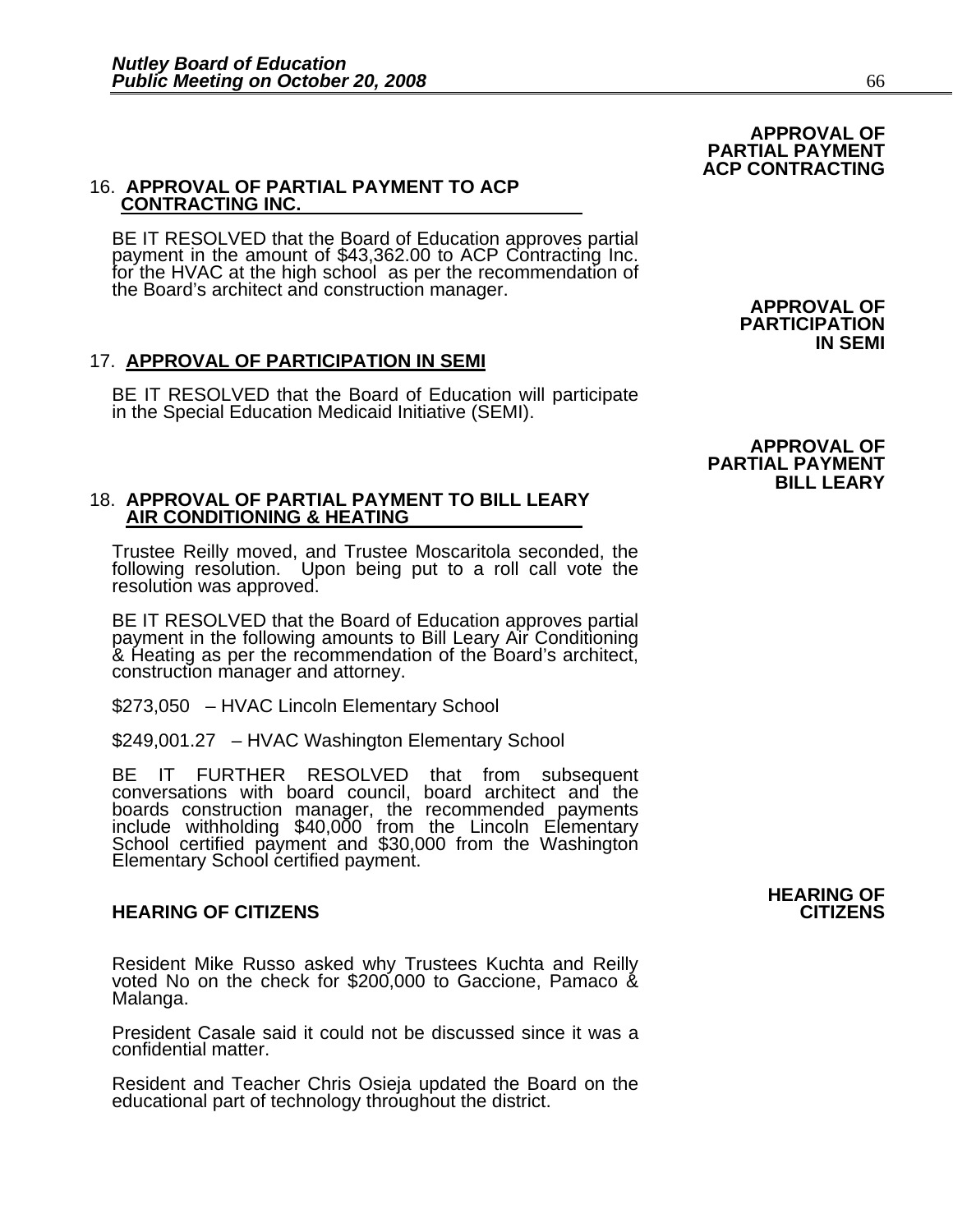Trustee Alamo asked when the Rosetta Stone Software was going to be implemented.

Mr. Viemeister said it would be implemented early next week.

Resident George Zeitler shared information about search engines, of no cost to the school district, called GoodSearch.com and GoodShop.com. He explained that once you join and anyone uses the search engines there is a percentage that the school obtains. He handed out pamphlets to the Board, which explained the program in detail.

A Board discussion ensued regarding this proposal.

#### **OLD BUSINESS OLD BUSINESS**

None

**NEW BUSINESS** 

#### **NEW BUSINESS**

Trustee Frannicola complimented the new Yantacaw Principal Mr. Sorensen and the Yantacaw School Staff.

Trustee Kuchta mentioned that Nutley High School football coach Steve DiGregorio was honored at the Giants game as coach of the week.

Trustee Rogers requested that the Board perform a criminal history check and customer affairs complaints on all establishments we do business with.

Trustee Rogers also mentioned that he visited the schools and suggested setting up meetings with all employees for ideas and suggestions.

Trustee Rogers provided a curriculum from a Missouri school that teaches children about personal finances. He felt that the<br>suggestion made by Trustee Sautter to implement such a program for our high school students is an excellent idea.

Trustee Sautter stated that this course is a state requirement in Missouri to graduate. He hoped that such a course could be implemented by next September.

Mr. Zarra stated that he would look into the level this course should be implemented as well as developing a curriculum to teach such a course.

Trustee Alamo asked Mrs. Francioso if Lucille Davy is planning on implementing some type of a finance course in order for students to graduate.

Mrs. Francioso stated that there is talk of such a course and like Mr. Zarra said there are many components in developing such a curriculum.